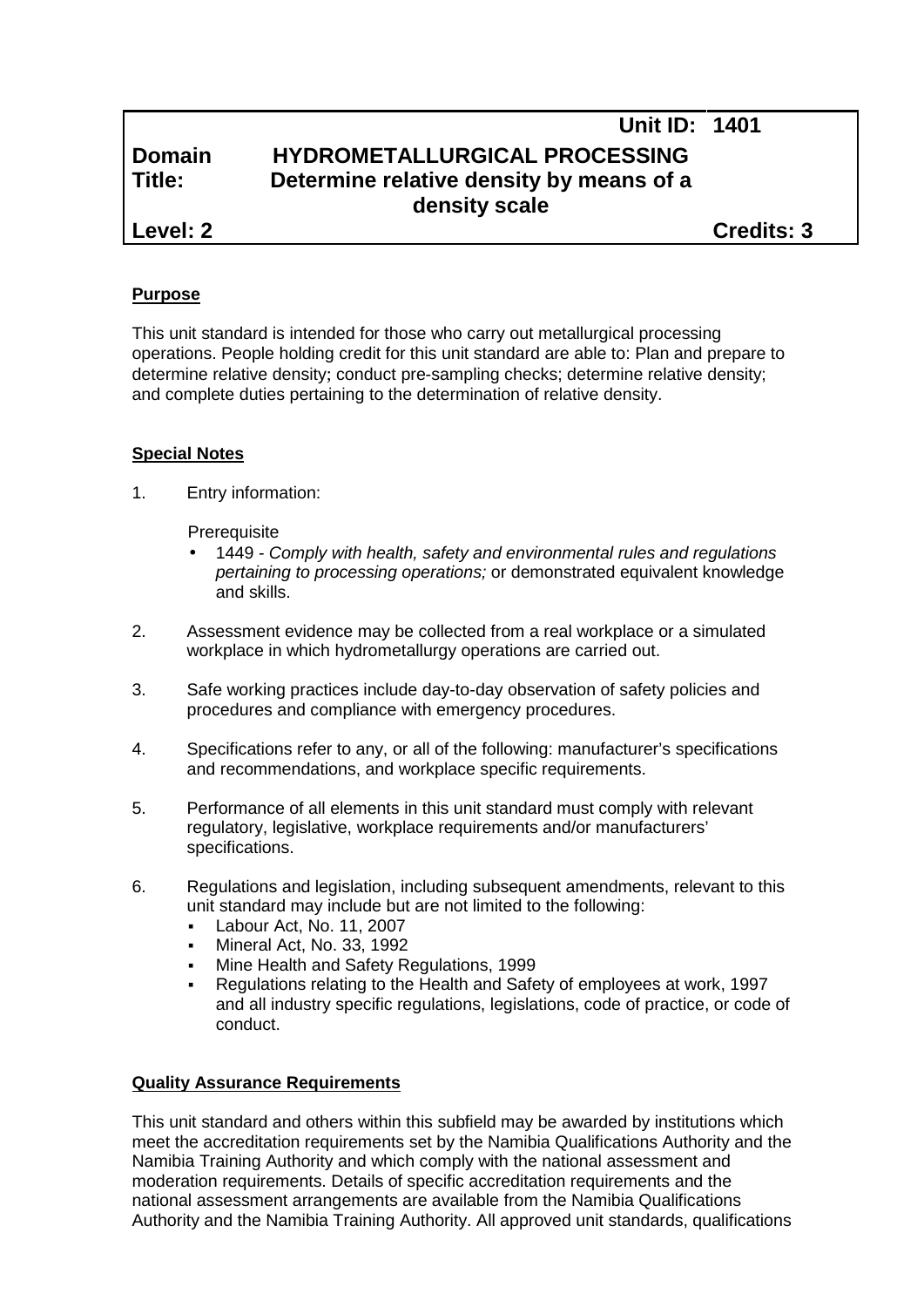and national assessment arrangements are available on the Namibia Training Authority website www.nta.com.na.

# **Elements and Performance Criteria**

### **Element 1: Plan and prepare to determine relative density**

### **Performance Criteria**

- 1.1 Work instructions, including plans, specifications, quality requirements and operational details are obtained, explained, clarified and applied to the allocated task.
- 1.2 Safety and security requirements, including personal protective clothing and equipment are obtained from the site safety plan, workplace policies and procedures, explained, and applied to the allocated task.
- 1.3 Equipment, tools, accessories selected to carry out tasks are checked for consistency with the requirements of the job, their usability and any faults rectified or reported prior to commencement of work.
- 1.4 Environmental protection requirements are identified from the project environmental management plan and applied to the allocated task.
- 1.5 Work area is inspected and prepared according to workplace procedures.

### **Element 2: Conduct pre-sampling checks**

### **Performance Criteria**

- 2.1 Workplace hazards and associated risks are identified, minimised or eliminated according to workplace procedures and legislative requirements.
- 2.2 Sampling equipment is examined and calibrated, any substandard conditions are reported to appropriate personnel according to workplace procedures.

### **Element 3: Determine relative density**

### **Performance Criteria**

- 3.1 Workplace hazards and associated risks are identified, minimised or eliminated according to workplace procedures and legislative requirements.
- 3.2 Sampling equipment is used and the sampling process conducted according to manufacturer's specifications and workplace procedures.
- 3.3 Sampling results interpreted and explained consistent with environmental policy and other specified requirements.
- 3.4 Corrective and reporting actions are explained and taken in according to workplace procedures.